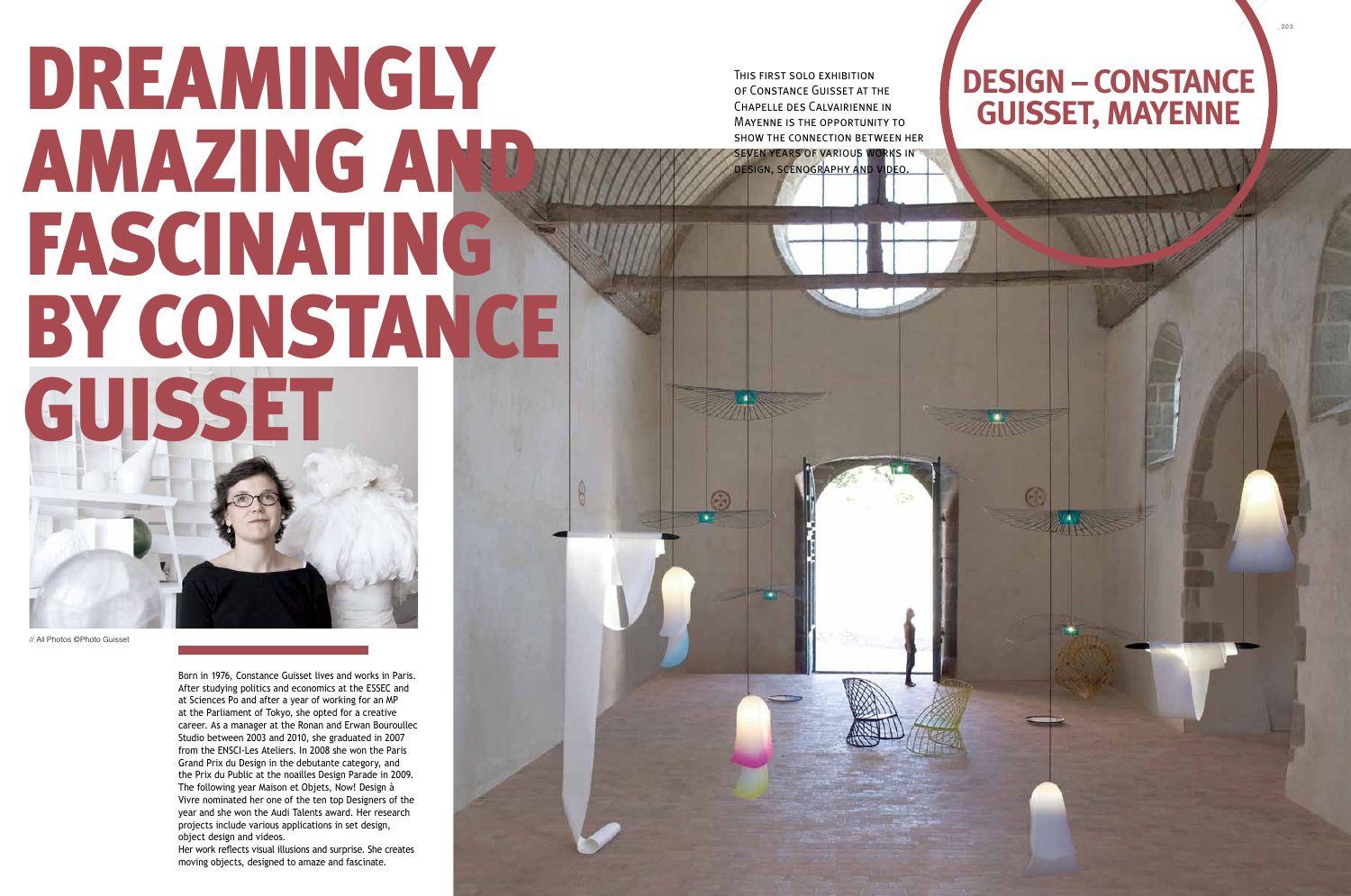The nave hosts edited objects. Lamps, armchairs, mirrors, benches, pieces of cutlery, etc. are hung from the ceiling to the ground. The whole scene is visible at first sight but allows the visitor to experience several successive sensations and perspectives. The two lateral chapels are focused on video and scenography. In the first room, the visitor is invited to discover a movie from a round sofa made of Mayenne fabric. The second chapel

houses a light installation, a 'drapé' tailored for the space that illustrates the in situ scenographic work. Just behind the wall-altarpiece, the choir of nuns is occupied by a multitude of models. A garden of miniatures is placed on the ground while generous models fly suspended in the air like a collection of clothes framed in coat racks. Along the walls lie picture-legends that trace the review of work in photography.







A garden of miniatures is placed on the ground.

Generous models fly suspended in the air like a collection of clothes framed in coat racks.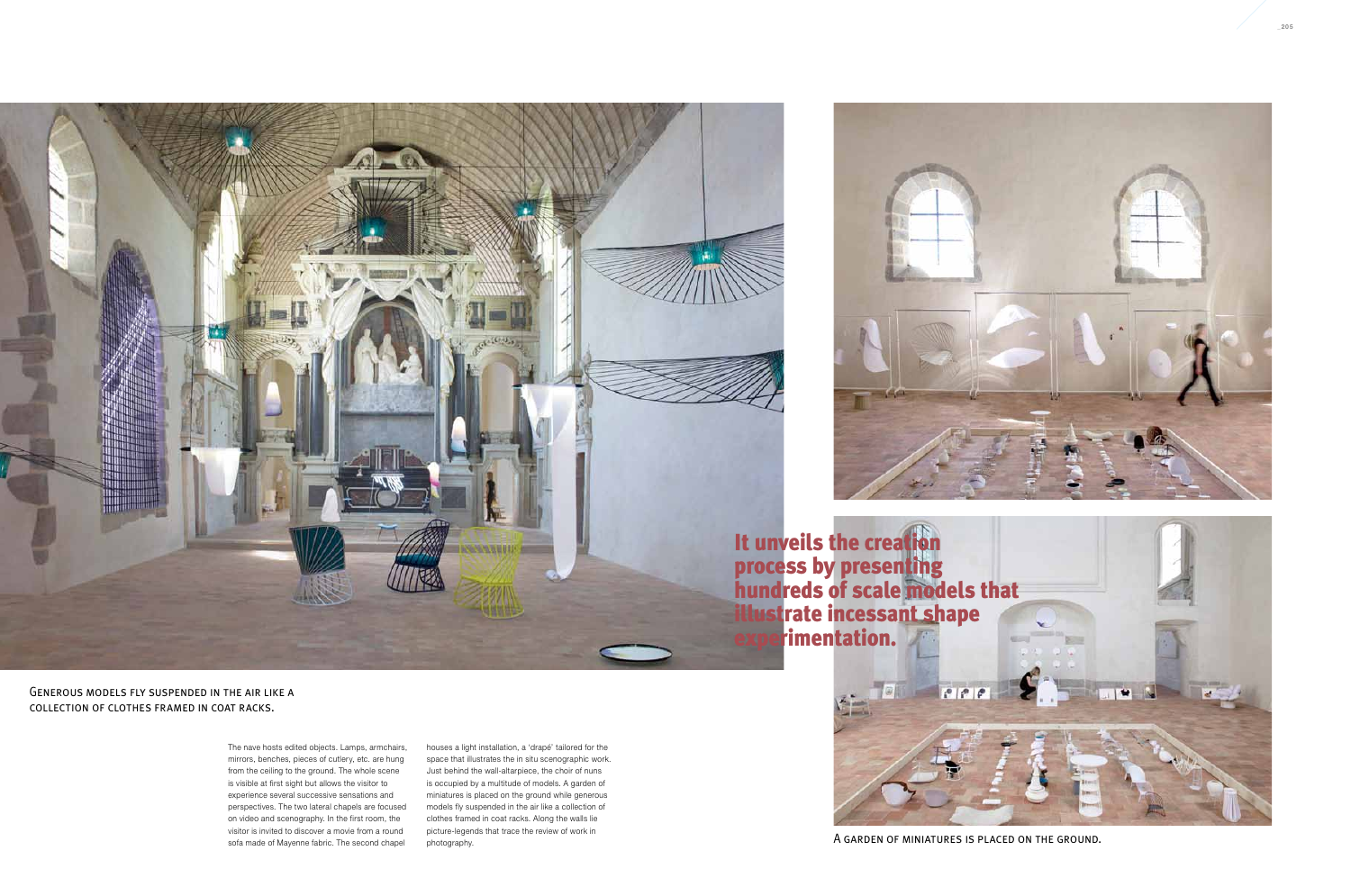place conceived by Afra and Tobia Scarpa in 1979. Constance decided to empty the showroom so as to highlight the thinness of details of its architecture. Contemporary furniture and pieces from the first collections designed by the two architects face each other. They seem to dance under wooden structures designed for the occasion.







Scenography and curating of the Flagship Store MOLTENI&C DADA.



Constance Rubini proposes a treasure hunt of the scenography for Paris Designer's Days 2011.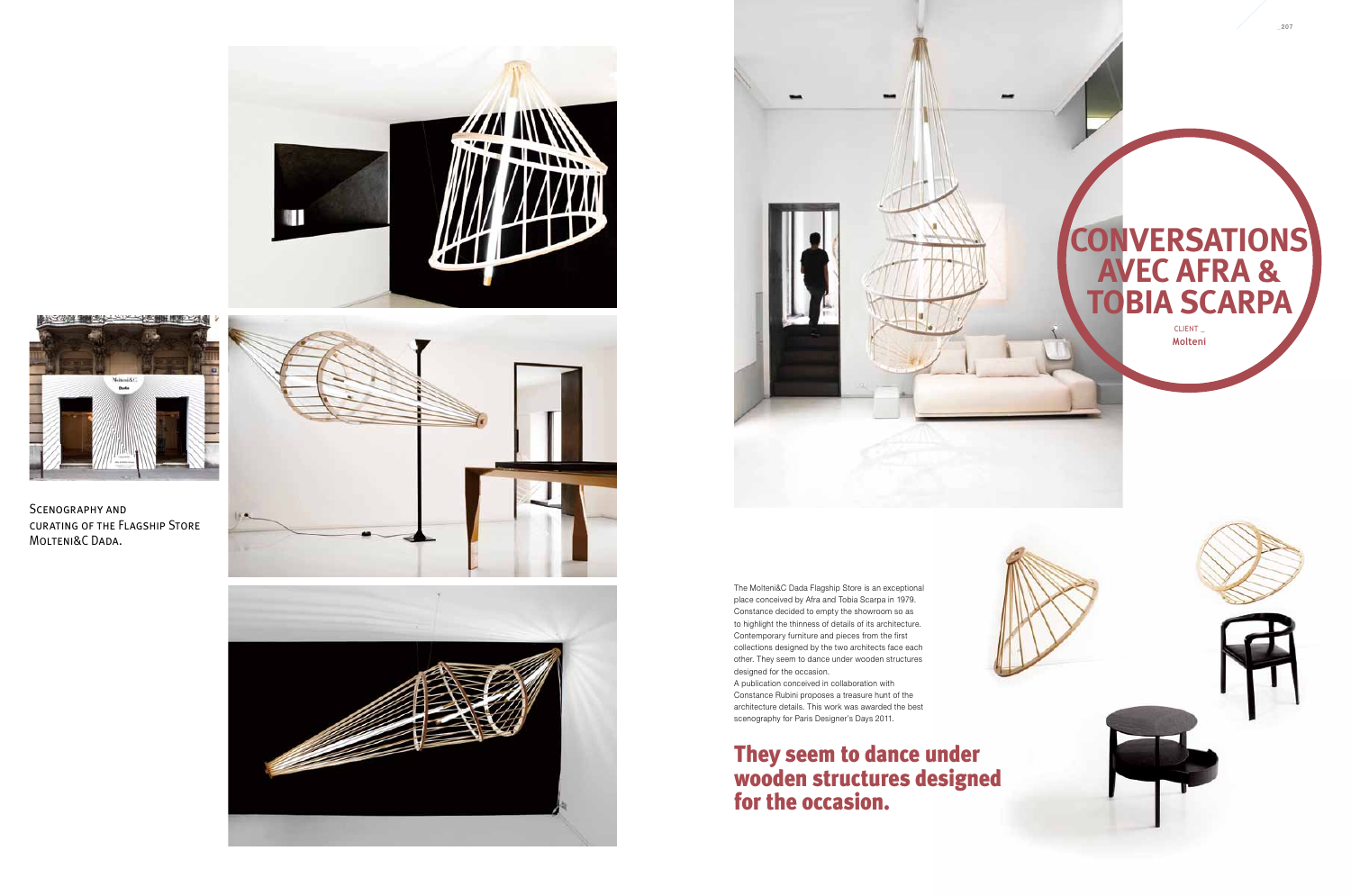*\_*209

Window displays for Galeries Lafayette Maison.



elegantly in the space. The translucid plastic makes the presence soft and ghosted, almost immaterial.

An enveloping lamp that creates a space of intimacy. The lightness of the lamp (less than 500g for  $2m^2$ amplitude) makes it mobile to the rhythm of the air – it turns softly, projecting an almost transparent graphic space between the floor and the ceiling.



**CLIENT Galeries Lafayette Maison**

> When the light is off, the switch is an autonomous sphere that can be stocked onto the lamp thanks to a magnet system. The user becomes an illusionist by turning the lamp on, just by approaching the switch. This work is prototype only.

#### A lamp whose switch levitates when the light is on.





Client \_ **Grégory Cid**





## **Lafayette**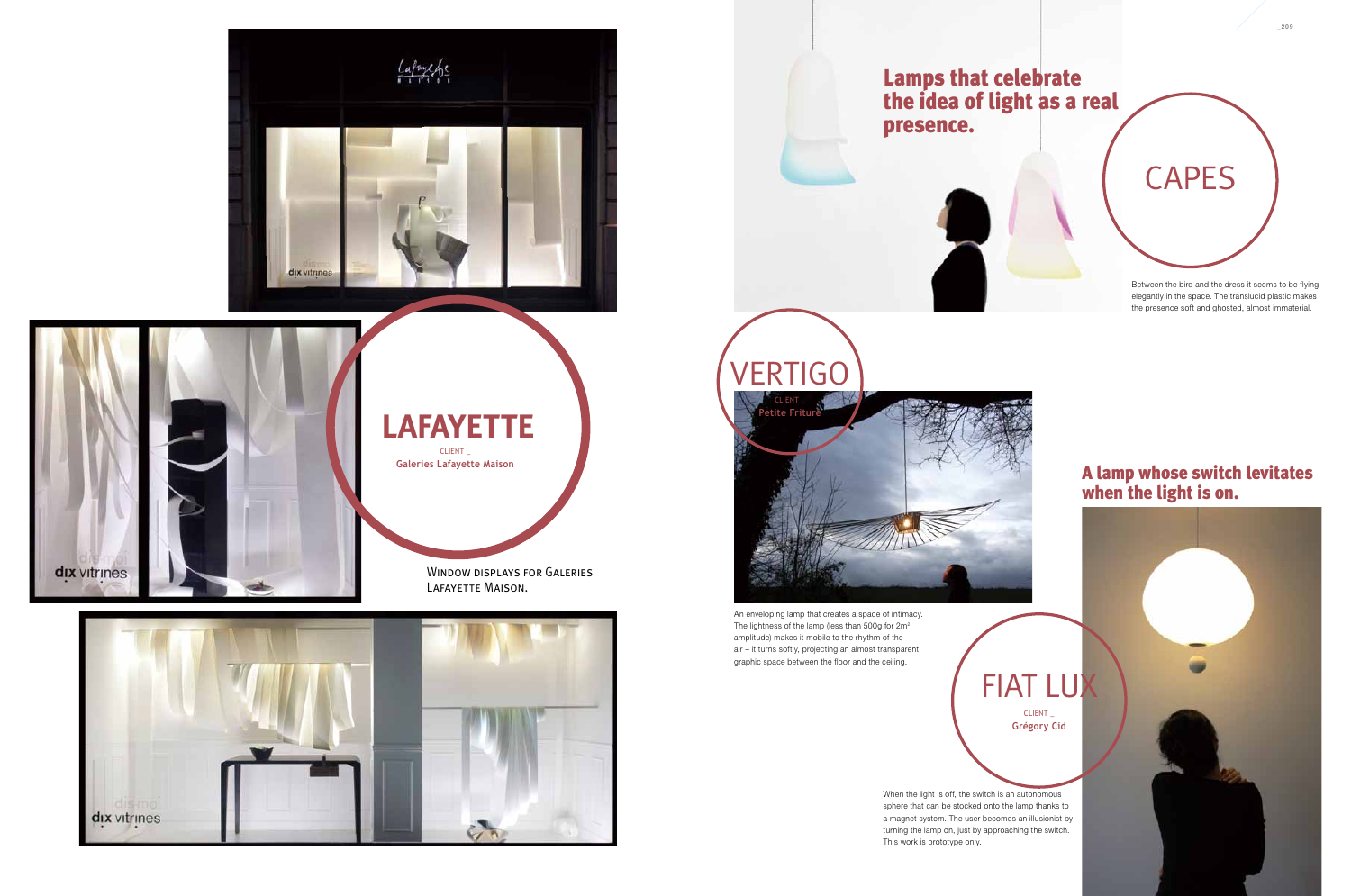Make-up palette or ageing signs? The users contemplate themselves through the luminous oxydation reminiscent of a planet in an illusion of convexity. This product design work won Wallpaper\* Design Awards 2012, Best Use of Colour.

**FRANCIS** 



The shading blue gradations were born from research on colour revelation by laser. The pigments in the material are brought to the surface, as if tattooed on the skin of the dish. It is as if the chromatic DNA of tainted ceramics were made visible by a light chemical burn.

The laser reveals the ceramics' intrisic beauty but it also makes invisible imperfections emerge. The running-out of the liquid ceramics is to be seen, like a soft blow on the pigments.

Pattern comes with the convexity of the volumes. Colours fade with the slope – they disappear when the laser lens blurs.

Cleint \_ **Catberro**

## Two lamps made of ceramic pieces set upside down.

Ceramist \_ **Sandrine Bringard** The pigments in the material are brought to the surface, as if

TATTOOED ON THE SKIN OF THE DISH.

DESSUS-<br>DESSOUS AND

DESSOUS-<br>DESSUS

Client \_ **Petite Friture**

### A circular mirror born from chromatic experiences with pigments on water.